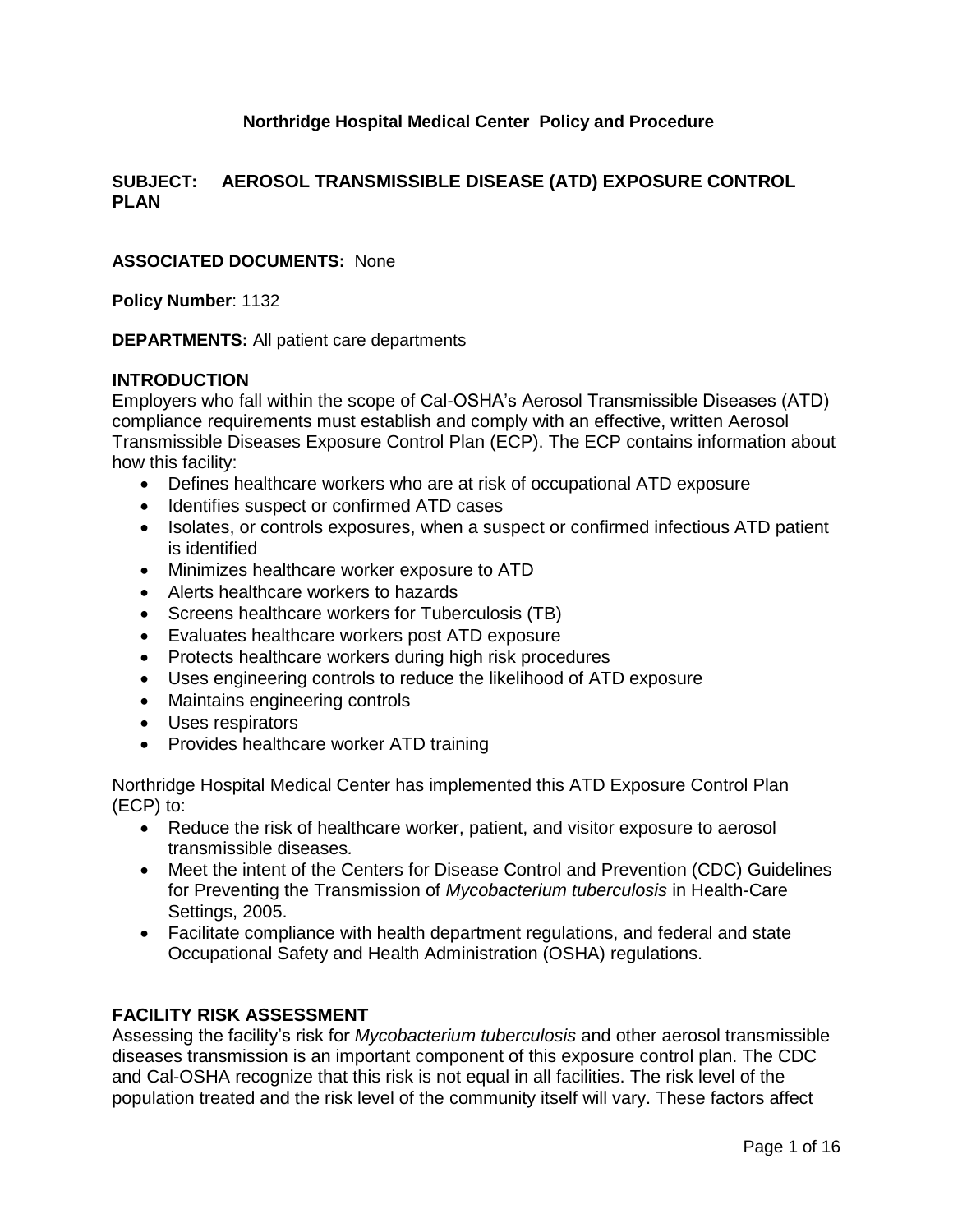the likelihood of disease transmission in a facility, and therefore, the level of disease control intervention necessary. The intensity of patient screening efforts, frequency of healthcare worker purified protein derivative (PPD) skin testing, use of respirators, and facility use of engineering controls such as negative pressure isolation rooms, will also vary depending on the risk level of the facility. Facility efforts will be directed at early identification of and appropriate intervention for patients with possible TB and other ATD.

Diseases and pathogens of concern include, but are not limited to:

- Aerosolizable spore-containing powder or other substance that is capable of causing serious human disease
- Avian influenza (strains capable of causing serious disease in humans)
- Measles
- Mycobacterium tuberculosis
- Monkeypox
- Novel or unknown pathogens
- Severe Acute Respiratory Syndrome (SARS)
- Smallpox / Variola virus
- Any other disease for which public health guidelines recommend airborne infection isolation.

The following information was used to calculate this facility's TB risk level:

- The prevalence of patients who have risk factors for TB such as foreign-born from a country with high rate of TB, homeless, intravenous drug use, history of TB, correctional facility within the last 2 years, etc.
- The number of active TB cases treated at this facility in the last 12 months
- The number of healthcare worker PPD conversions in the last 12 months
- The prevalence of multi-drug resistant TB
- The prevalence of HIV infection
- Healthcare worker and physician adherence to the TB infection control program
- The use of high risk procedures, such as sputum induction and bronchoscopy
- Effectiveness of engineering controls (such as ventilation, filters, ultraviolet germicidal irradiation (UVGI), local exhaust devices

Responsibilities:

- Infection Prevention & Control Committee To facilitate full compliance with all provision of this ECP.
- Infection Prevention & Control & Occupational Health & Safety To perform the risk assessment annually and to revise the ECP as needed
- Infection Prevention & Control Committee To review and approve facility riskassessment and ECP
- Education Department & Infection Prevention & Control Committee To provide facility-wide TB education and documentation of education
- Infection Prevention & Control Staff To monitor compliance with the ECP and report compliance issues for resolution
- Occupational Health & Safety To develop, implement and maintain a TB screening program for healthcare workers, physicians, volunteers and other non-employees
- Facilities Department To monitor and maintain engineering controls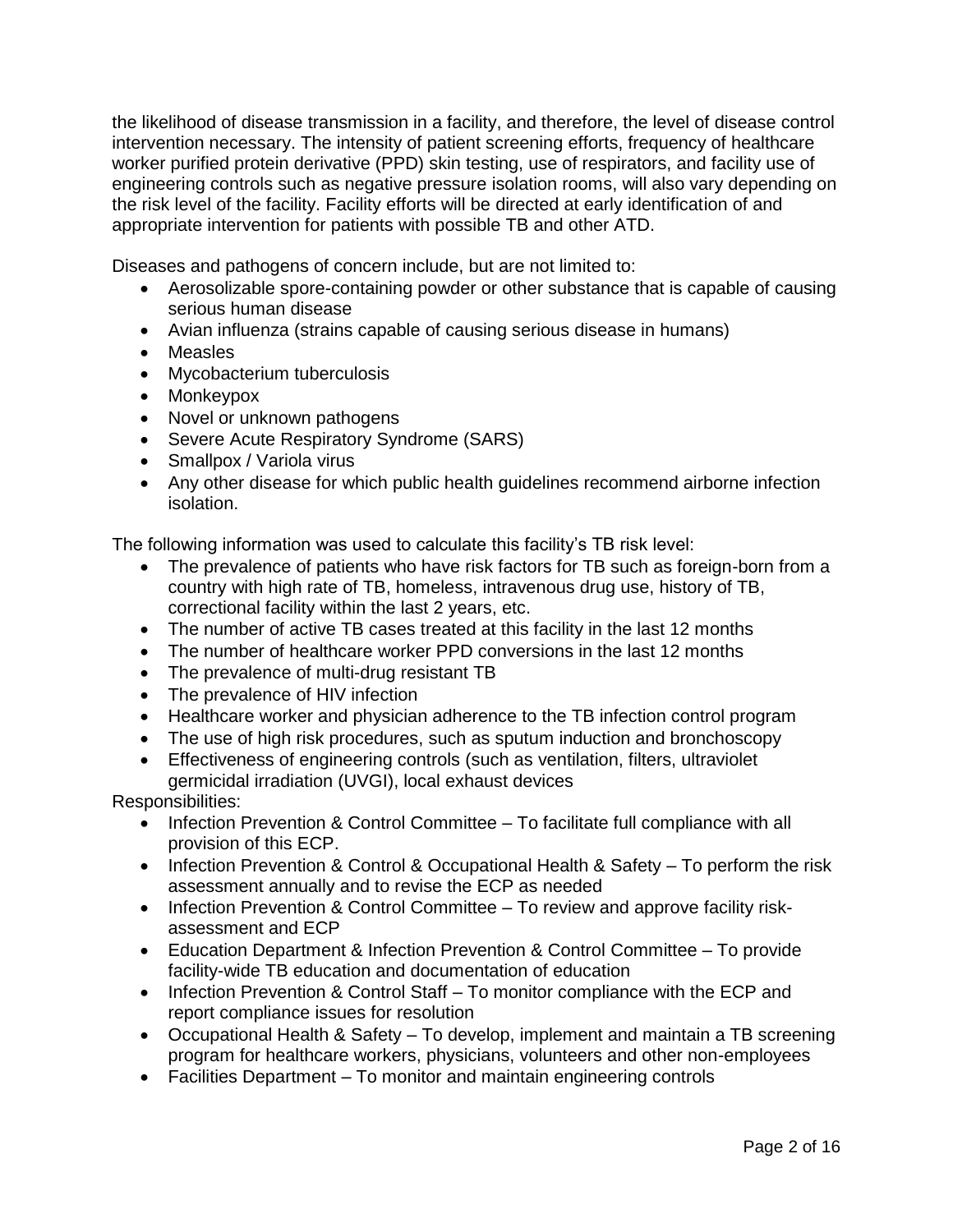- All Healthcare Workers To comply with all elements of the ECP including attending education sessions, obtaining required screening, using respirators when indicated, using safe work practices and reporting all TB exposures
- Occupational Health & Safety Department & Safety Officer To administer and maintain the Respiratory Protection Program

# **EMPLOYEE CATEGORIES AT RISK FOR ATD**

All healthcare workers in the facility who share air with patients who may have infectious TB or other ATD are considered to be at risk for exposure. At risk healthcare worker categories include those working in the following departments:

- Critical Care Unit
- Pediatric Intensive Care
- Neonatal Intensive Care
- Telemetry
- Medical/Surgical
- Orthopedics
- Pediatrics
- Rehabilitation
- Emergency Department
- Diagnostic Imaging
- Labor & Delivery
- Perioperative Services
- Cardiac Cath Lab
- Cardiology
- Care Coordination
- Clinical Dietitians
- Respiratory Therapy
- Renal Dialysis
- GI Lab
- Physical Therapy
- Speech Therapy
- Occupational Therapy
- Rehab Psychology
- Patient Transport
- Family Practice Residency
- Security
- Patient Registration
- Spiritual Care
- In-House Registry
- Infection Prevention and Control

In addition, the following healthcare workers are considered to be at risk for exposure:

- Laboratory Lab Assistants, Medical Technologists & Technicians with contact with AFB specimens
- Environmental Services Supervisors and employees assigned to patient care units
- Food Service Workers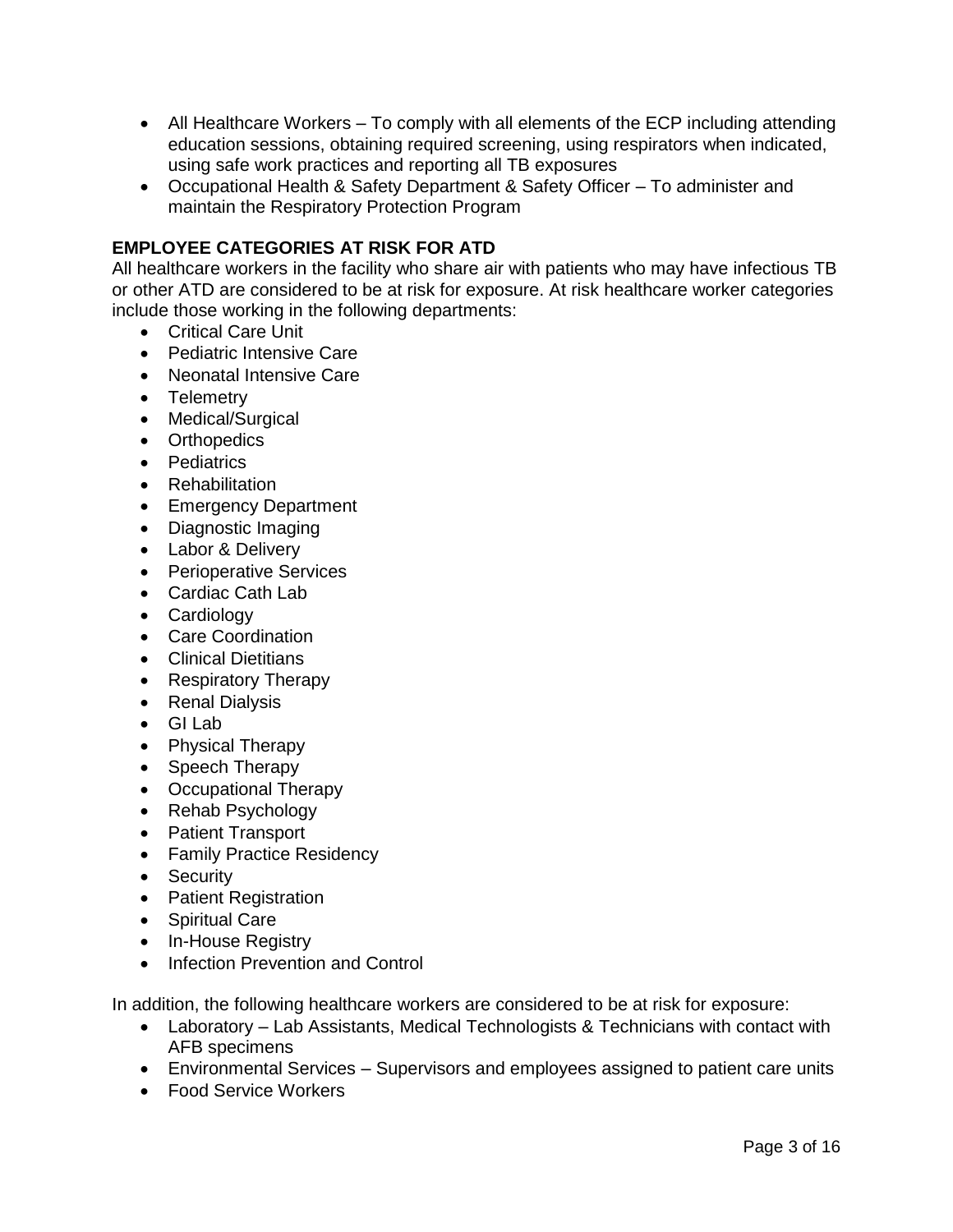- Plant Operations Engineers
- Medical Records Birth Certificate Technicians

### **Registry and Contract Personnel**

Department Leadership Team will confirm that registry and contract healthcare workers have received ATD education, TB screening, and respirator fit testing (if needed) from their employer. Supervisors will provide these healthcare workers with any facility-specific ATD exposure control information necessary for them to safely perform their work.

# **INFECTION PREVENTION AND CONTROL**

### **Definition of a Suspect or Confirmed TB Patient**

An individual will be suspected of having infectious TB (unless the individual's condition has been medically determined to result from a cause other than TB) if it is determined that the individual:

- Is known, or with reasonable diligence should be known, to be infected with TB and has signs and symptoms of pulmonary or laryngeal TB.
- Has a positive acid-fast bacilli (AFB) smear or any other positive test result, which was obtained for the purpose of diagnosing pulmonary or laryngeal TB (e.g. chest xray indicative of pulmonary TB or nucleic acid amplification test [NAAT]).
- Has a persistent cough lasting 3 or more weeks and two or more symptoms of active TB (e.g. bloody sputum, night sweats, weight loss, fatigue, fever, anorexia).
- Has a history of IV drug use, HIV infection, or alcohol abuse, is foreign-born from a country with a high rate of TB, is homeless or is a current or former correctional facility inmate, suffers from poor nutrition or other medical conditions which increase the risk of progression from latent to active disease.

# **Definition of a Suspect or Confirmed ATD**

An aerosol transmissible disease is:

A disease transmitted through dissemination of airborne droplet nuclei, small particle aerosols, or dust particles containing the disease agent for which Airborne Isolation is recommended by the CDC or California Department of Public Health (CDPH)

- A disease process caused by a novel or unknown pathogen for which there is no evidence to rule out with reasonable certainty the possibility that the pathogen is transmissible through dissemination of airborne droplet nuclei, small particle aerosols, or dust particles containing the novel or unknown pathogen
- Symptoms will vary according to the disease or pathogen, but healthcare workers should be diligent about screening patients with fever accompanied by cough, body aches, chills, sweating, weakness, malaise, sore throat, or congestion. Contact Infection Prevention and Control if you have questions or concerns.

Symptoms will vary according to the disease or pathogen, but healthcare workers should be diligent about screening patients with fever accompanied by cough, body aches, chills, sweating, weakness, malaise, sore throat, or congestion. Contact Infection Prevention and Control if you have questions or concerns.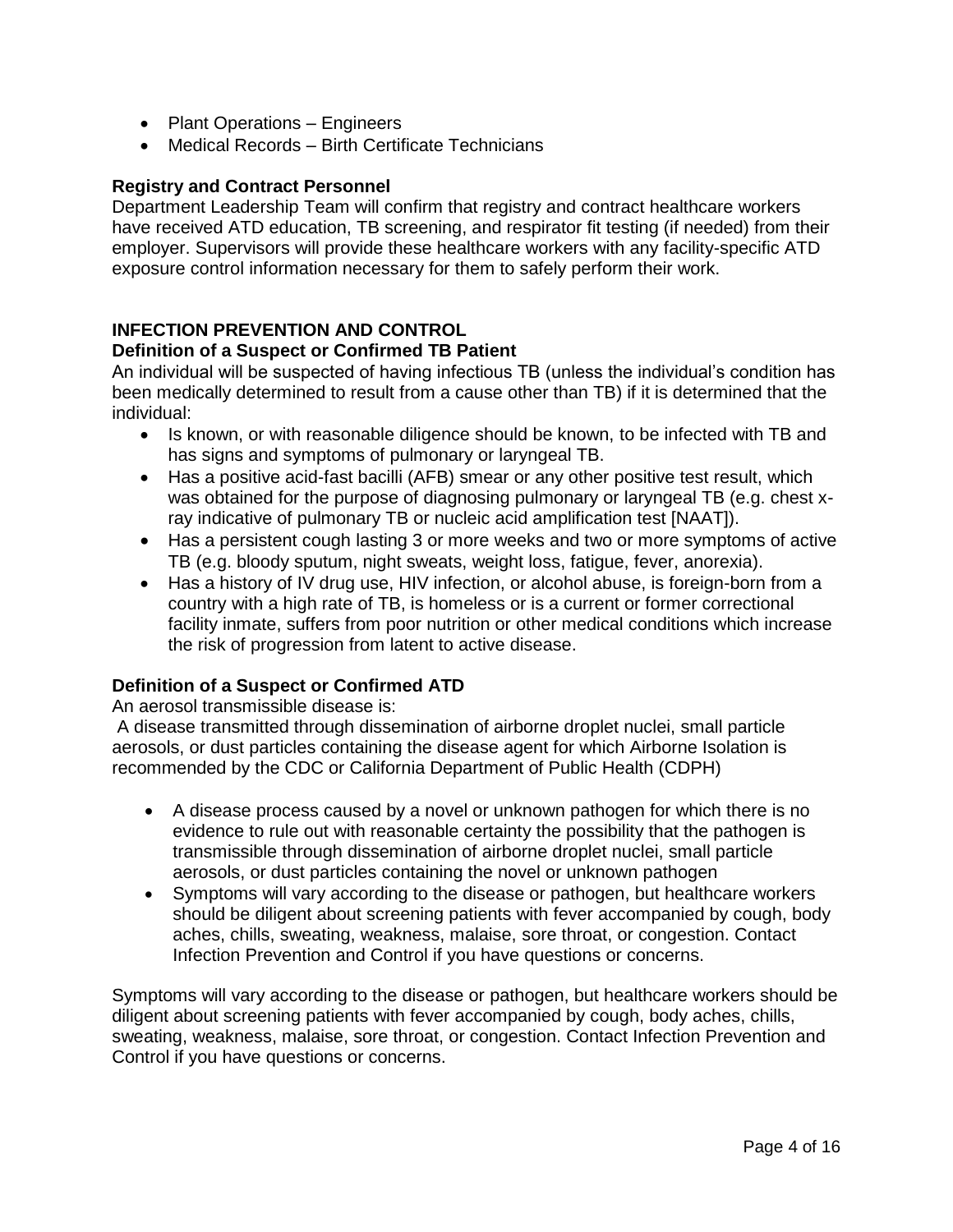# **Identification**

Efforts to identify suspect or confirmed infectious TB patients, or patients with other ATD, will begin as soon as the patient enters the facility. All facility healthcare workers are encouraged to identify patients who are coughing. Registration healthcare workers are encouraged to ask simple questions such as, "How long have you had that cough?" or "Do you have any symptoms other than your cough?" Patients with a cough for more than 3 weeks (not explained by noninfectious conditions) or other signs and symptoms of ATD will be immediately referred to triage healthcare workers.

#### **Masking the Patient**

Individuals identified with a suspect or known infectious ATD must wear a surgical mask when not in a negative pressure isolation room. The purpose of the mask is to block aerosols produced by coughing, talking, breathing, etc. A surgical mask on a cooperative patient provides adequate short-term protection. Masks will be changed when damp, and patients will be monitored to confirm compliance.

# **Segregating Suspect TB Patients**

Masked patients will be escorted to a private waiting area or exam room, if possible, to avoid embarrassment and concern. The Emergency Room contains at least one airborne infection isolation room (AIIR).

The following room(s) have been designated for isolation of suspect or known infectious ATD patients:

- Emergency Department Rooms #C12, #C14, #C15
- XRay Room #8 (Endoscopy room)
- $\bullet$  PACU Room #20
- 2G Rooms #2201 #2208, #2223 #2224
- 2FARR Rooms #2409, #2418
- 3F Rooms #3103, #3106
- $\bullet$  3G Room #3225
- 3FARR Rooms #3409, #3410, #3423
- $\bullet$  3IFL Room #3313
- $\bullet$  4F Rooms #4103, #4106
- $\bullet$  4G Room #4225
- $\bullet$  4FARR Rooms #4409
- 5F Rooms #5120, #5129

These rooms are negative pressure to the corridor, have dedicated exhaust directly to the outside of the building away from air intake vents, operable windows and doors, and have at least 6 air changes per hour (ACH). The room door will be closed when occupied by a suspect or known infectious ATD patient. A sign will be placed to alert healthcare worker to use proper precautions. The sign will read *"Airborne Precautions –VISITORS: Report to Nurses' Station Before Entering Room."* The signs are stored in the nurse's station of each unit.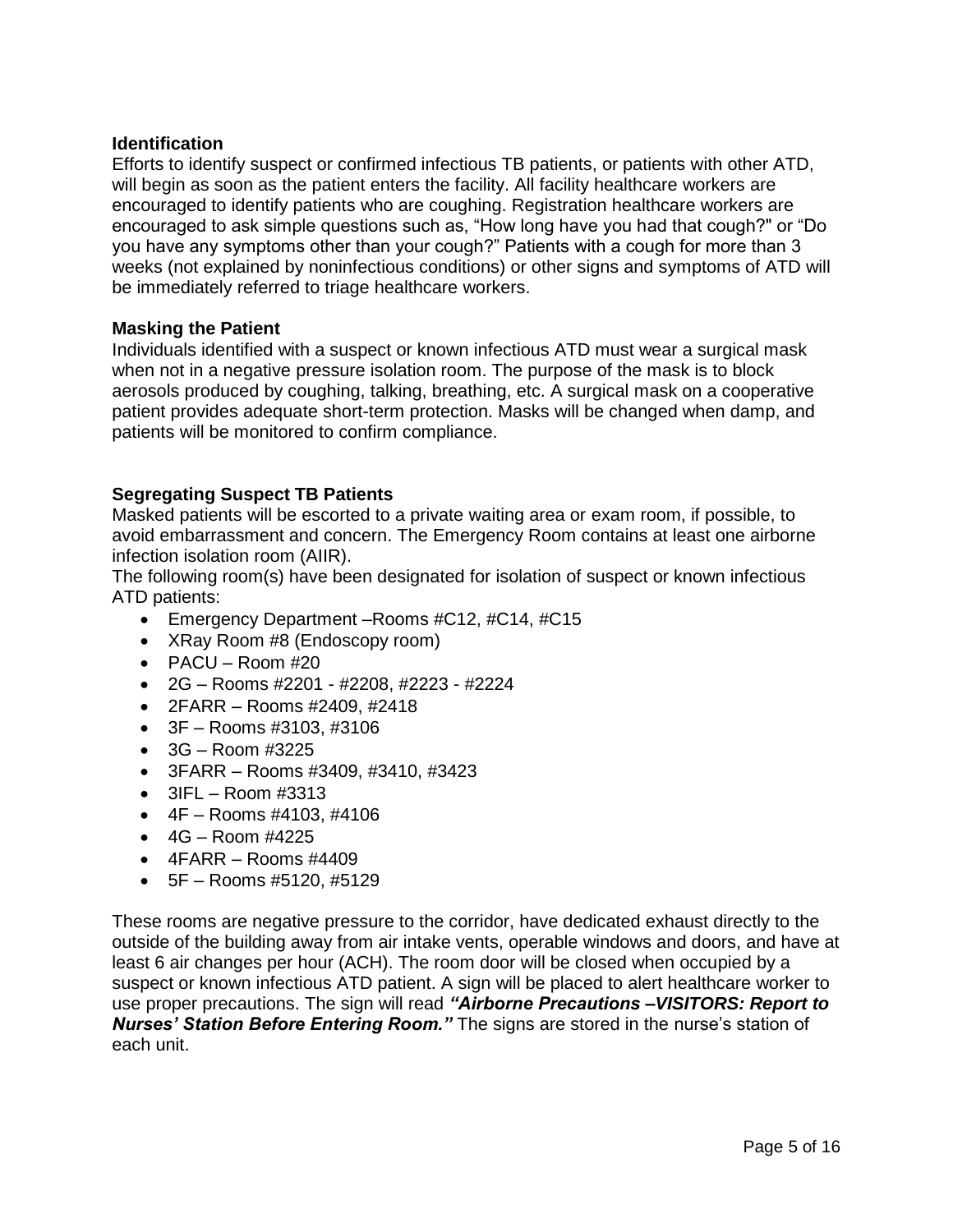### **Visitors**

Per CDC recommendation, visitors should be discouraged from visiting patients. Individuals that visit patients with a suspected or confirmed ATD should be offered the "duckbill" N-95 respirator and should be instructed by a healthcare worker on the use of the respirator before entering a negative air flow room. ONLY visitors are allowed to wear these respirators. Healthcare workers are ONLY allowed to wear the respiratory protective equipment that was approved for them by Occupational Health.

### **Fast Tracking**

Suspect or known infectious ATD patients who require a medical test or procedure will be accompanied to departments and will not wait in occupied waiting rooms. Communicating with the receiving department prior to the patient's arrival will minimize delays and facilitate appropriate notification of the receiving department. Whenever possible, tests such as electrocardiograms and lab work will be brought to the isolated patient, further reducing the risk of transmission.

### **Delay of High Risk Procedures**

High-risk (cough inducing) procedures, which are not immediately required for diagnosis or treatment, will be delayed until the patient is no longer considered to be infectious for an ATD. If a high risk procedure cannot be delayed, then the healthcare worker performing the procedure must wear a PAPR.

#### **Respiratory Etiquette**

Respiratory etiquette kits will be provided to appropriate patients in waiting rooms in the facility. Nursing and registration healthcare workers are trained, and are encouraged, to provide respiratory etiquette kits and remind patients to cover coughs.

### **HEALTHCARE WORKER EDUCATION**

Effective ATD training for healthcare workers is provided as mandated by Cal-OSHA and recommended by the CDC. Training is offered to healthcare workers during regular work hours, at hire, and annually. The healthcare worker completes a post-test at the end of the session to confirm understanding of class content.

The following topics are included in healthcare worker ATD education:

- Where to get a copy of the ECP if desired.
- Groups at risk for occupational ATD, especially immunocompromised healthcare workers.
- Modes of ATD transmission.
- Symptoms of TB and other ATD.
- TB screening and preventive therapy for TB
- MDR TB.
- Procedure for segregating or isolating a suspect or known infectious ATD patient.
- Employer and healthcare worker responsibilities under the ATD ECP.
- Use and limitations of methods that will prevent ATD exposure including administrative and work-practice controls, engineering controls, and respirators.
- Decontamination and disposal of respirators.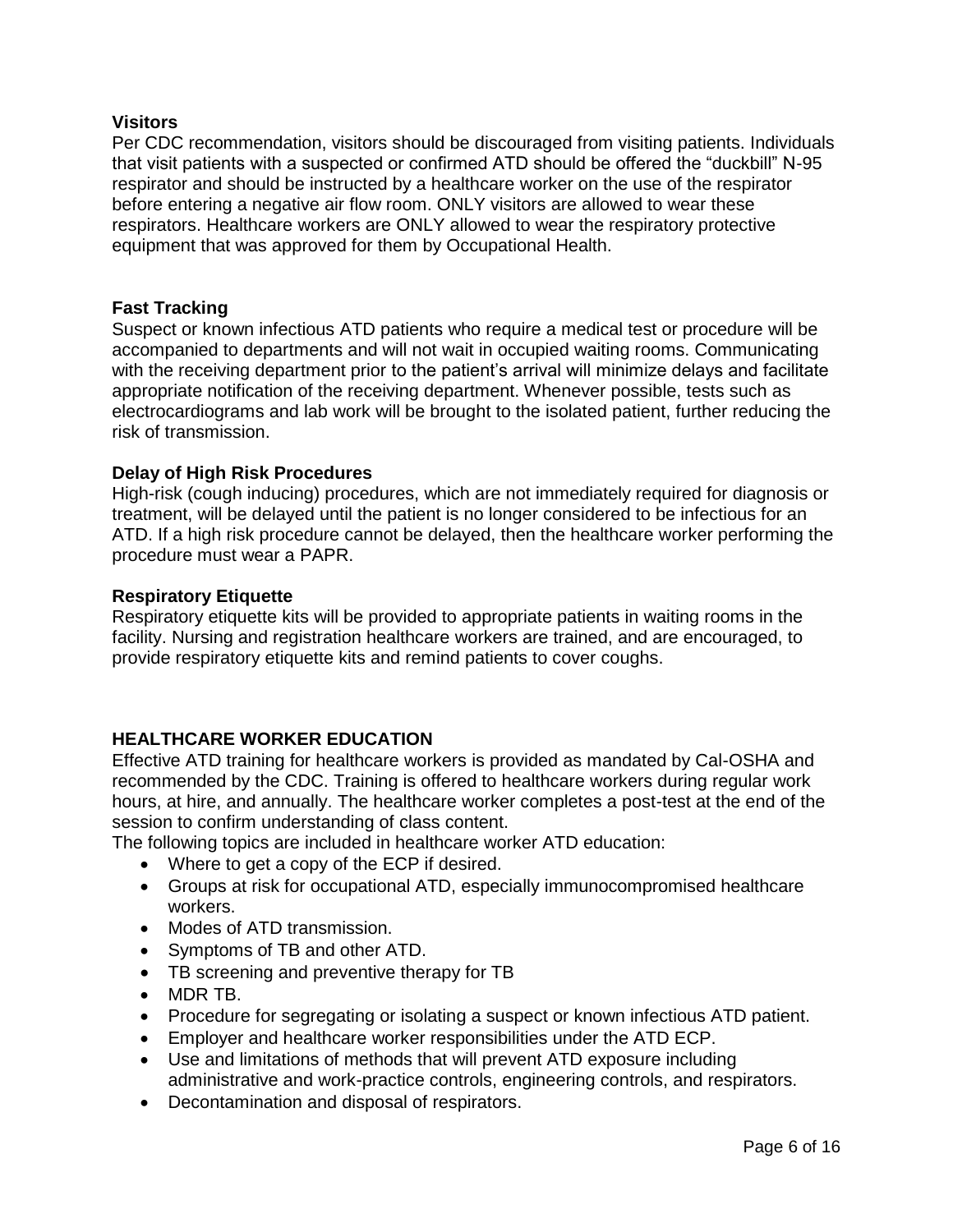The educational session includes information about who to contact for questions concerning tuberculosis and other ATD.

# **Healthcare Workers Required to Attend ATD Education**

All facility healthcare workers who are at risk of occupational exposure to ATD are required to attend ATD prevention education.

### **Educational Record Maintenance**

Educational records will be maintained for 3 years.

### **HIGH RISK PROCEDURES**

High-risk procedures induce coughing and may aerosolize *M. tuberculosis* and other ATD*.*  Special precautions must be used to prevent occupational exposure when these procedures are performed on a suspect or known infectious ATD patient. Healthcare workers who assist with high-risk procedures in negative pressure isolation rooms will wear a NIOSH approved powered air purifying respirator (PAPR).

The following high risk procedures are performed ON SUSPECT OR KNOWN INFECTIOUS ATD PATIENTS at this facility

### **HIGH RISK PROCEDURES**

High-risk procedures induce coughing and may aerosolize *M. tuberculosis* and other ATD*.*  Special precautions must be used to prevent occupational exposure when these procedures are performed on a suspect or known infectious ATD patient. Healthcare workers who assist with high-risk procedures in negative pressure isolation rooms will wear a NIOSH approved powered air purifying respirator (PAPR).

The following high risk procedures are performed ON SUSPECT OR KNOWN INFECTIOUS ATD PATIENTS at this facility:

- Sputum induction Negative pressure room with equal to or greater than 6 air changes per hour and exhaust direct to outside away from operable windows, doors and air intake vents
- Nebulizer treatments Negative pressure room with equal
- Pentamidine treatment Negative pressure room with equal to or greater than 6 air exchanges per hour and exhaust direct to outside away from operable windows, doors and air intake vents
- Bronchoscopy Negative pressure with equal to or greater than 12 air exchanges per hour, exhausted directly outside away from operable windows, doors and air intake vents
- Aerosol breathing treatments Negative pressure equal to or greater than 6 air exchanges per hour, exhausted directly outside away from operable windows, doors and air intake vents
- Open airway suctioning Negative pressure equal to or greater than 6 air exchanges per hour, exhausted directly outside away from operable windows, doors and air intake vents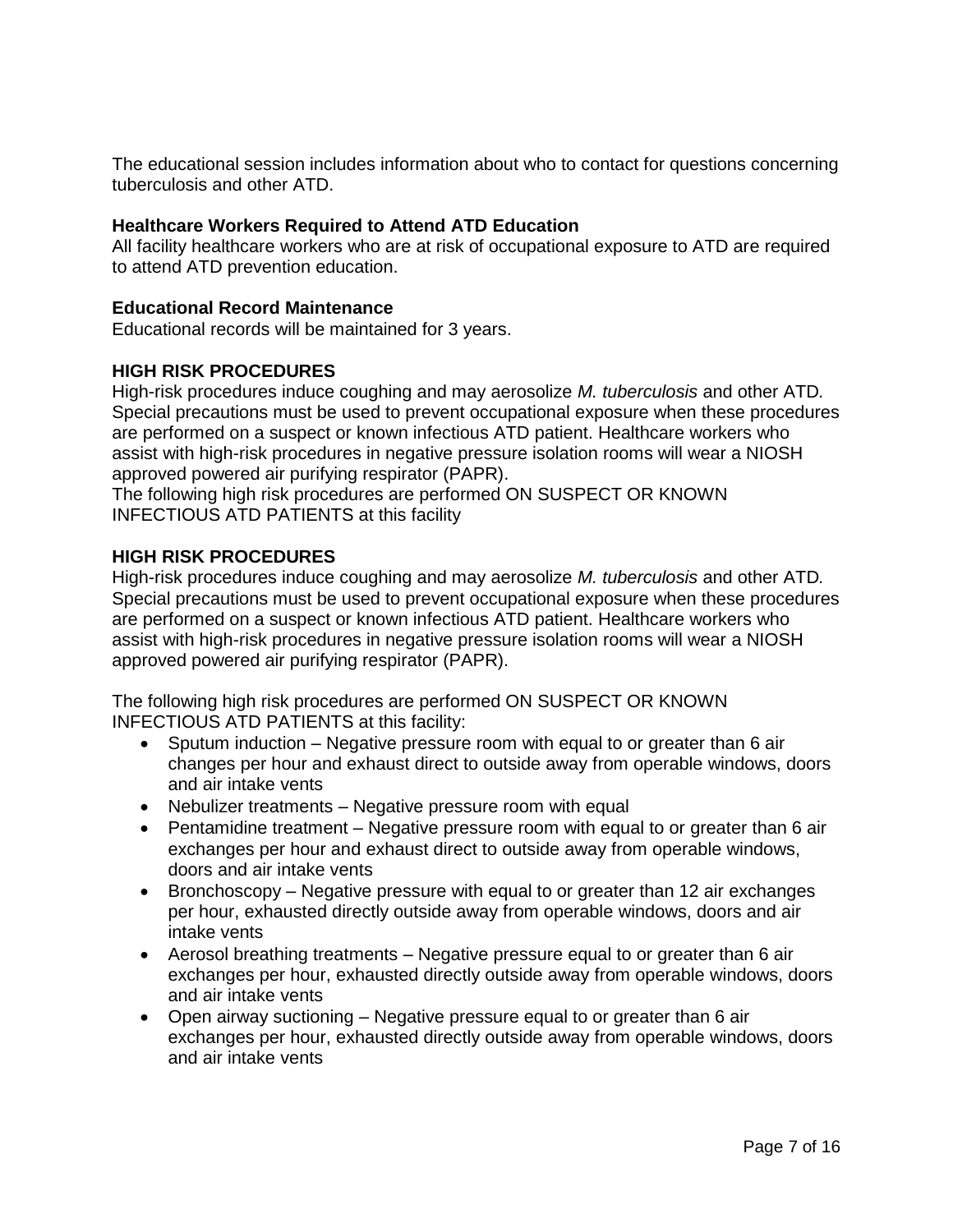- Pulmonary Function Test Negative pressure equal to or greater than 6 air exchanges per hour, exhausted directly outside away from operable windows, doors and air intake vents
- Intubation and CPR If possible a PAPR is recommended but in case of an emergency, an N95 is acceptable.

### **N-95 Respirators**

Healthcare workers are required to wear a NIOSH approved N-95 while performing the following tasks:

- Entering a patient room that requires Airborne Isolation
- Performing nasopharyngeal swabs for identification of an ATD
- Collecting sputum cultures on a patient suspected or confirmed with an ATD
- When triaging a patient suspected or known to have an ATD
- When processing patient samples & cultures in Microbiology
- At any time, a healthcare worker can choose to use a higher level of protection and can voluntarily choose to use an N95 instead of a surgical mask or a PAPR instead of an N95.

# **HEALTHCARE WORKER TB SCREENING**

All healthcare workers will be screened for TB at hire and at least annually thereafter. Contract healthcare workers and students must provide proof of TB screening that meets this facility's requirements prior to assignment. Licensed Independent Practitioners (LIP) will comply with Medical Staff Office requirements and may obtain screening through Occupational Health & Safety Department.

### **Symptom Screen**

All personnel will be screened at hire and at least annually for TB symptoms such as:

- Persistent cough of at least 3 weeks duration
- Fever, night sweats
- Fatigue or weakness
- Unexplained weight loss, loss of appetite
- Hemoptysis

### **Symptomatic Healthcare Workers**

Healthcare worker signs or symptoms of TB will be evaluated promptly for TB. The healthcare worker will not return to work until:

- The diagnosis of active TB has been ruled out; **or**
- Active TB is diagnosed, treated, and the individual is determined to be noninfectious as defined below:
- Has 3 consecutive negative AFB sputum smears obtained on 3 different days; **and**
- Has completed at least 2 weeks of multi-drug anti-tuberculosis therapy if ever sputum smear positive, or 4 days of multi-drug anti-tuberculosis therapy if always sputum smear negative; **and**
- Exhibits clinical improvement; **and**
- Has continued medical supervision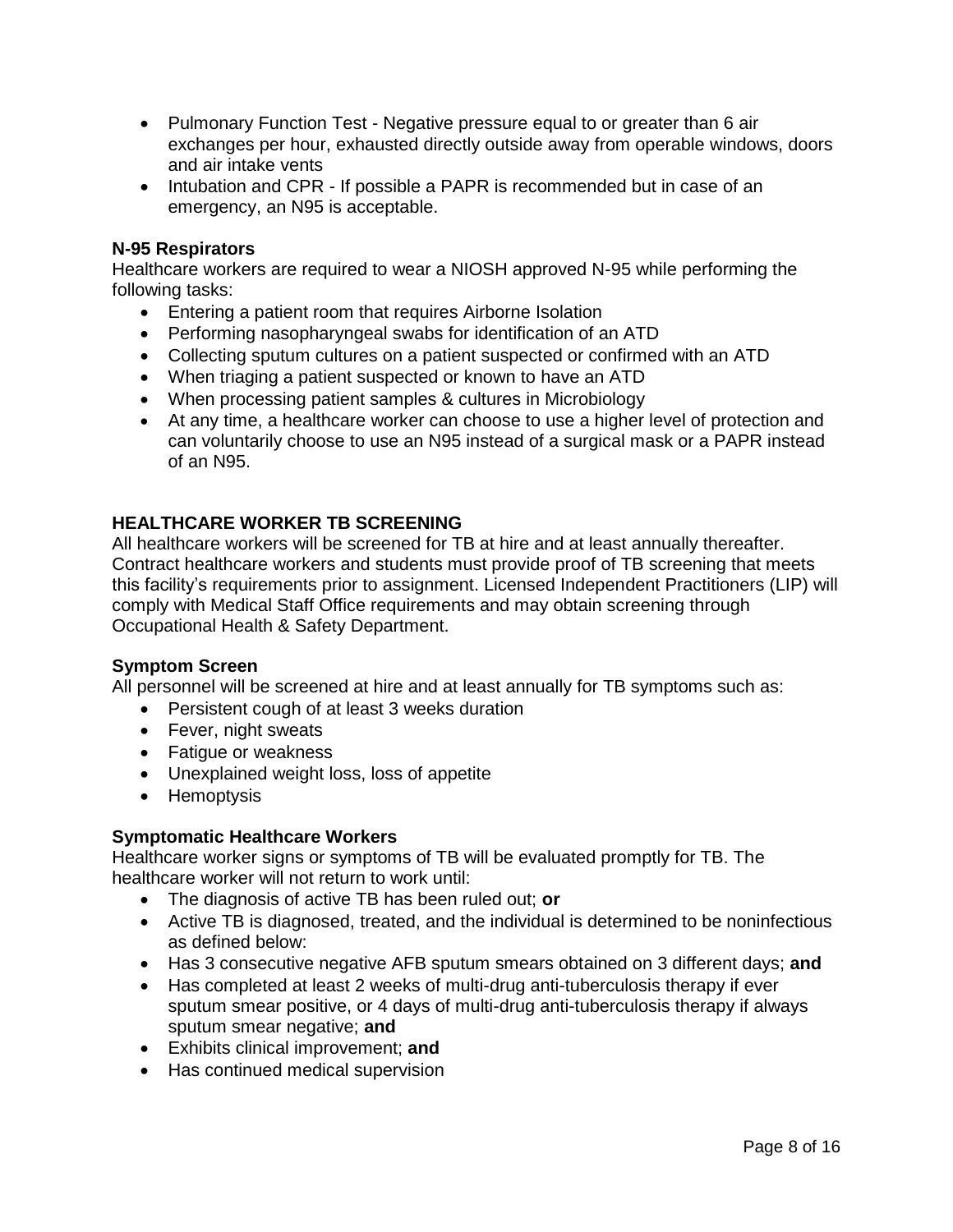### **Mantoux Tuberculin Test**

New hires with a documented history of negative or unknown PPD skin test will participate in the 2-step TB skin testing, which must be completed within 30 days of hire and again within one year. The Occupational Health & Safety Department will place PPD skin tests. The Occupational Health & Safety Department or the Laboratory, will read skin test results at 48-72 hours. Healthcare workers may not self-read their PPD skin test.

#### **Two-Step Testing**

Two-step testing is used to detect healthcare workers with distant TB infection, who now have diminished skin test reactivity. It reduces the likelihood that a boosted reaction will later be interpreted as a new infection in healthcare workers who are periodically tested.

- Two-step testing is performed on all new healthcare workers who have an initial negative PPD skin test at the time of employment, and have not had a documented PPD skin test in the preceding 12 months.
- The second test is placed 1-3 weeks after the initial test. Healthcare workers, who have a negative reaction to the first test, and a negative symptom screen, may start work before the second test is placed, at the discretion of Occupation Health & Safety.

#### **Past Positive PPD**

Healthcare workers and volunteers who have a documented previous positive PPD skin test, are required to have a baseline chest x-ray at hire or provide documentation of a normal chest x-ray taken up to 6 months prior to hire. If the symptom screen reveals signs or symptoms of TB, the healthcare worker will be referred to the primary care physician.

The healthcare worker with history of positive PPD but no documentation will be tested with Quantiferon.

The chest x-ray will be repeated only if the healthcare worker develops signs or symptoms of TB.

Screening is completed, at least annually, via a symptom review form. The symptom review form will be completed whenever a PPD skin test would be required of a healthcare worker with a negative PPD.

#### **BCG Vaccination**

A history of previous vaccination with Bacillus Calmette-Guerin (BCG) does not alter PPD skin testing protocols. Criteria for reading PPD skin tests, and indications for treatment, are unchanged.

#### **Definition of a Positive Test for Health-Care Workers**

Skin test results are always recorded in millimeters (mm) of induration, not as positive or negative. A PPD skin test with no induration is recorded as 0 mm.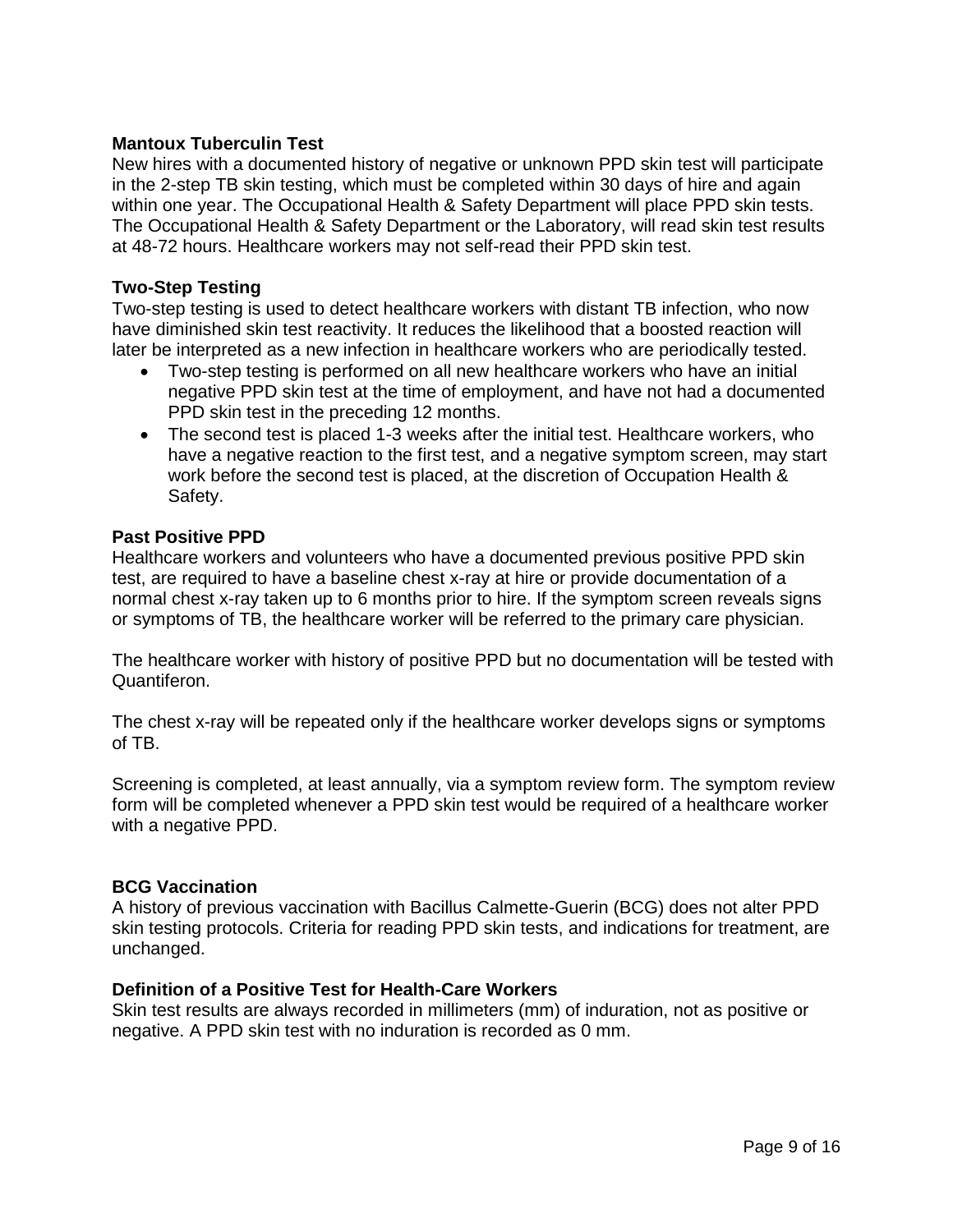### **5 mm is considered positive in:**

- Persons known or suspected of having HIV infection
- Persons who use IV drugs (if HIV status unknown)
- Persons who have had contact with an infectious case of TB
- Persons with abnormal chest radiograph, but no evidence of active TB.

### **10 mm is considered positive in:**

- All other persons in California
- Persons with medical conditions that increase risk of TB disease
- Persons who use intravenous drugs (if known HIV negative)
- Foreign-born persons from areas where TB is common
- Medically underserved, low income populations
- All healthcare workers of healthcare facilities where TB patients receive care.

### **Tuberculin Skin Test Conversion**

A PPD skin test conversion is defined as a change from a documented negative to a documented positive test.

#### **Frequency and Timing**

All facility healthcare workers who work in areas where air may be shared with suspect or known infectious TB patients must be screened for TB at least annually.

This facility has been assessed using the CDC's *Protocol for Conducting a Risk Assessment in a Health-Care Facility,* and is classified as a **moderate risk facility**. Employees will be tested every 12 months and following any unprotected exposure to an infectious TB patient.

### **Evaluation of PPD Conversion**

Any healthcare worker or volunteer with a PPD conversion will have a chest x-ray within one week, be evaluated by Occupational Health & Safety and referred to a pulmonary or infectious disease doctor or the healthcare worker's primary physician if not industrial related.

### **Employee with Active TB**

If the history, physical examination or CXR are compatible with active TB, the healthcare worker will be excluded from the workplace until:

- The diagnosis of active TB has been ruled out; **or**
- Active TB is diagnosed, treated, and individual is determined to be noninfectious as defined below:
- Has 3 consecutive negative AFB sputum smears on 3 different days; **and**
- Has completed at least 2 weeks of multi-drug anti-tuberculosis therapy if ever sputum smear positive, or 4 days of multi-drug anti-tuberculosis therapy if always sputum smear negative, **and**
- Exhibits clinical improvement; **and**
- Has continued medical supervision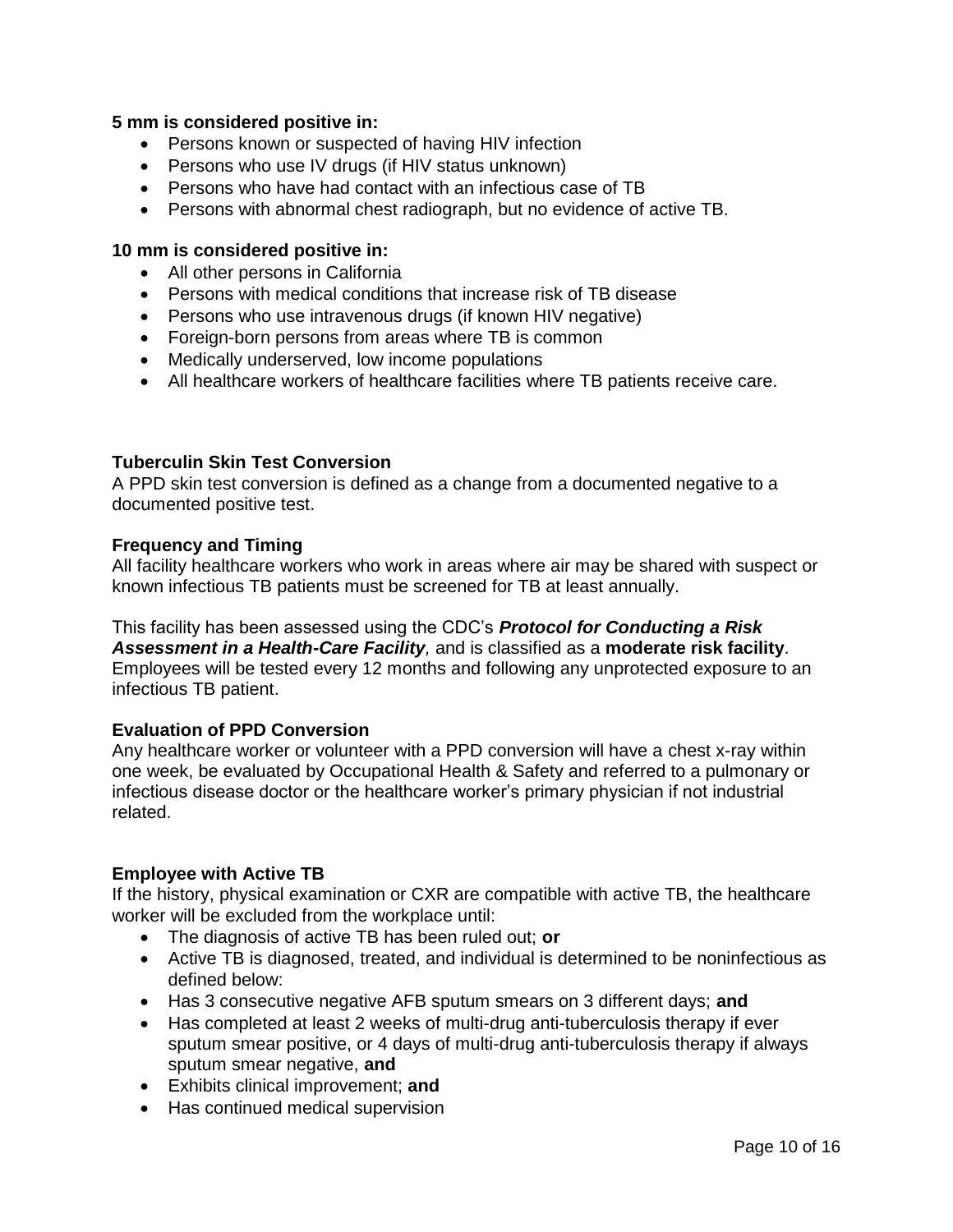# **TB Screening Record Maintenance**

All healthcare workers and volunteers will receive a copy of their skin test result and interpretation upon request. The facility's copy of the PPD form is maintained in the employee's confidential health file. Records will be maintained by Occupational Health and Safety Department.

Work related PPD conversions and confirmed active TB cases will be recorded on the OSHA Log; non-industrial / community-acquired TB conversions and active TB are not documented on the OSHA Log.

### **Facility PPD Conversion Rates**

The facility PPD conversion rate is calculated every 12 months to assess the level of occupational risk. An epidemiological investigation will be conducted following any healthcare worker PPD skin test conversion.

The Infection Prevention and Control Committee will interpret data. If identified as a work related exposure, the committee will identify factors that could have contributed to transmission and infection, and recommend implementation of appropriate interventions.

#### **Compliance**

Compliance with the TB screening program and post-exposure follow-up is mandatory for all healthcare workers. Occupational Health and Safety Department will notify department leadership when screening is due. Healthcare workers will have until the end of the month when it is due to complete the screening process. Failure to comply will result in disciplinary action up to, and including termination.

### **Healthcare Worker Exposure and Follow-up**

Healthcare workers may be inadvertently exposed to ATD during the course of their work*.* 

#### **Exposure Definition**

An exposure is defined as an event in which the healthcare worker has been exposed to an individual who has a suspect or known aerosol transmissible disease, or to a work area or equipment that is reasonably expected to contain aerosol transmissible pathogens and the exposure occurred without the benefit of applicable exposure controls and it reasonably appears from the circumstances of the exposure that transmission of disease is sufficiently likely to require medical evaluation.

A healthcare worker exposed to an aerosol transmissible disease does not necessarily become infected. Healthcare workers who have utilized appropriate precautions are not considered to have been exposed.

#### **Contact Investigation**

The Infection Prevention and Control staff is responsible for contact investigation following any known occupational ATD exposure. The contact investigation will begin when a suspected case is identified (e.g. sputum smear is positive for AFB, and culture is pending). The contact investigation will include interviews with the work area supervisor and the index patient, if possible. A thorough review of the patient's medical record will determine if the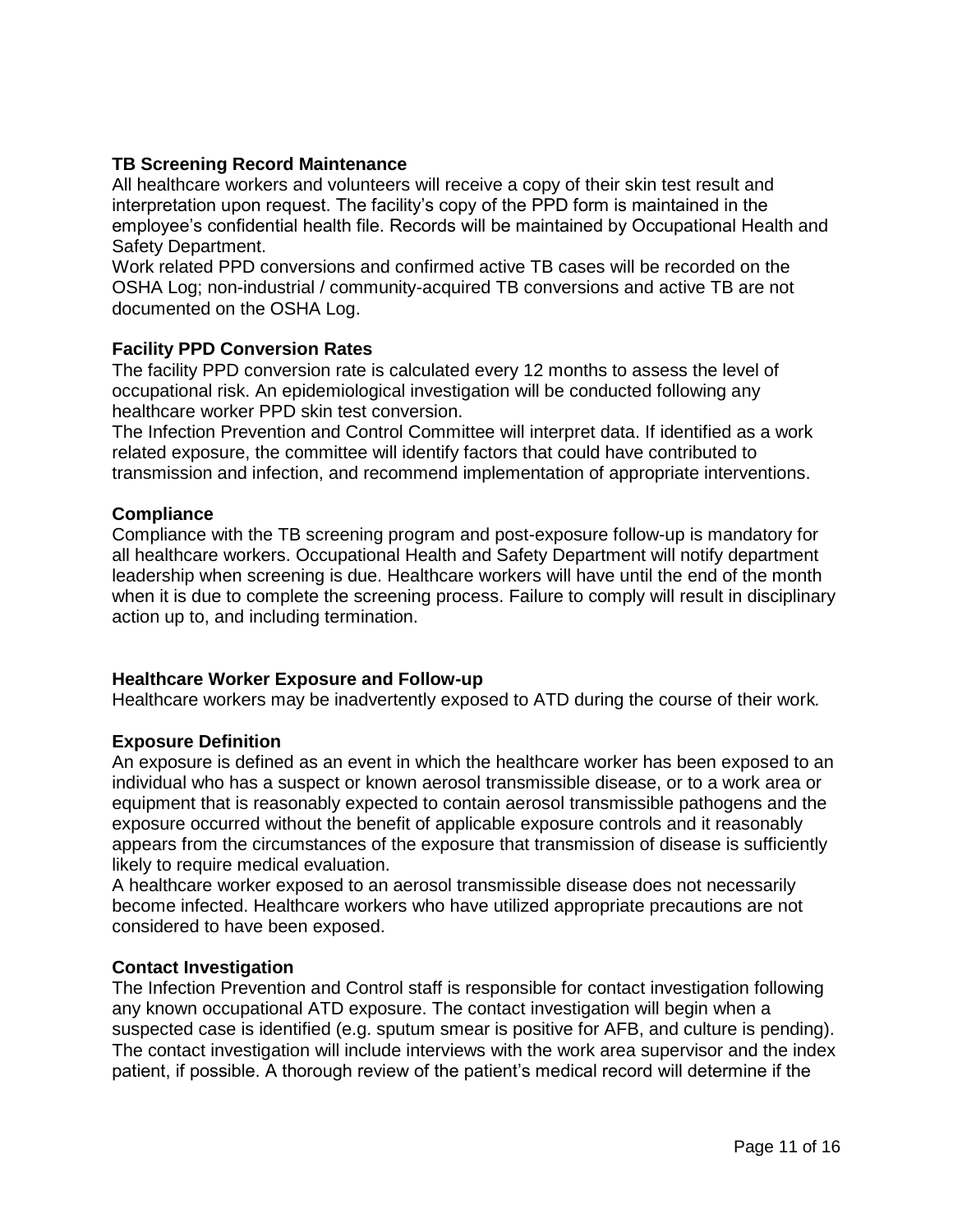patient was transported to the facility, had lab work done, visited radiology, or was interviewed by screening or counseling healthcare worker.

#### **Screening Following Exposure to other Aerosol Transmissible Disease**

Occupational Health & Safety personnel will notify healthcare workers who had exposures of the date, time, and nature of the exposure within a timeframe that is reasonable for the specific disease (and meets regulatory standards). Occupational Health and Safety will maintain exposure records for all healthcare workers involved in an exposure analysis, including records for healthcare workers not requiring post-exposure follow-up because they did not meet the exposure parameters or were immune to the illness.

Analysis of all exposure events will be made available to the local public health officer upon request.

As soon as feasible, an appropriate post-exposure screening will be provided to all healthcare workers involved in the exposure incident. Where indicated, appropriate diagnostic studies, vaccination, prophylaxis and/or treatment will be rendered. Healthcare workers will be informed of the results of their evaluation and any recommendations regarding follow-up.

The Occupational Health and Safety Department will advise the healthcare worker if precautionary removal from work or transfer to an alternative work assignment is necessary and will collaborate with Human Resources to confirm that all applicable healthcare worker rights and benefits are protected.

#### **Screening Following Exposure to MTB**

The Occupational Health and Safety staff is responsible for PPD skin testing and symptom screening of healthcare workers following occupational exposure to TB. A baseline PPD skin test (for PPD negative healthcare workers), and symptom screen will be administered to exposed healthcare workers within one week of exposure confirmation. Healthcare workers who have had a negative PPD skin test within the last 3 months (we do one month) may use that test and a new TB symptom screen form as a baseline. Baseline status of healthcare workers with past-positive PPD skin tests will be established by completion of a TB symptom screening form.

If the baseline PPD skin test is negative, a second test and symptom screen will be performed 8 weeks after the date of the last known exposure. Healthcare workers with past positive PPD skin tests will again complete a TB symptom screening form.

### **Evaluation of PPD Conversion**

Any healthcare worker with a PPD conversion will have a chest x-ray within one week, and be evaluated by a pulmonary or infectious disease specialist or their primary physician if non-industrial.

#### **Follow-up and Tracking**

Occupational Health and Safety and Infection Prevention and Control will track required follow-up care (i.e., chest x-ray, initial follow-up medical evaluation, and confirmation of report to Public Health Department).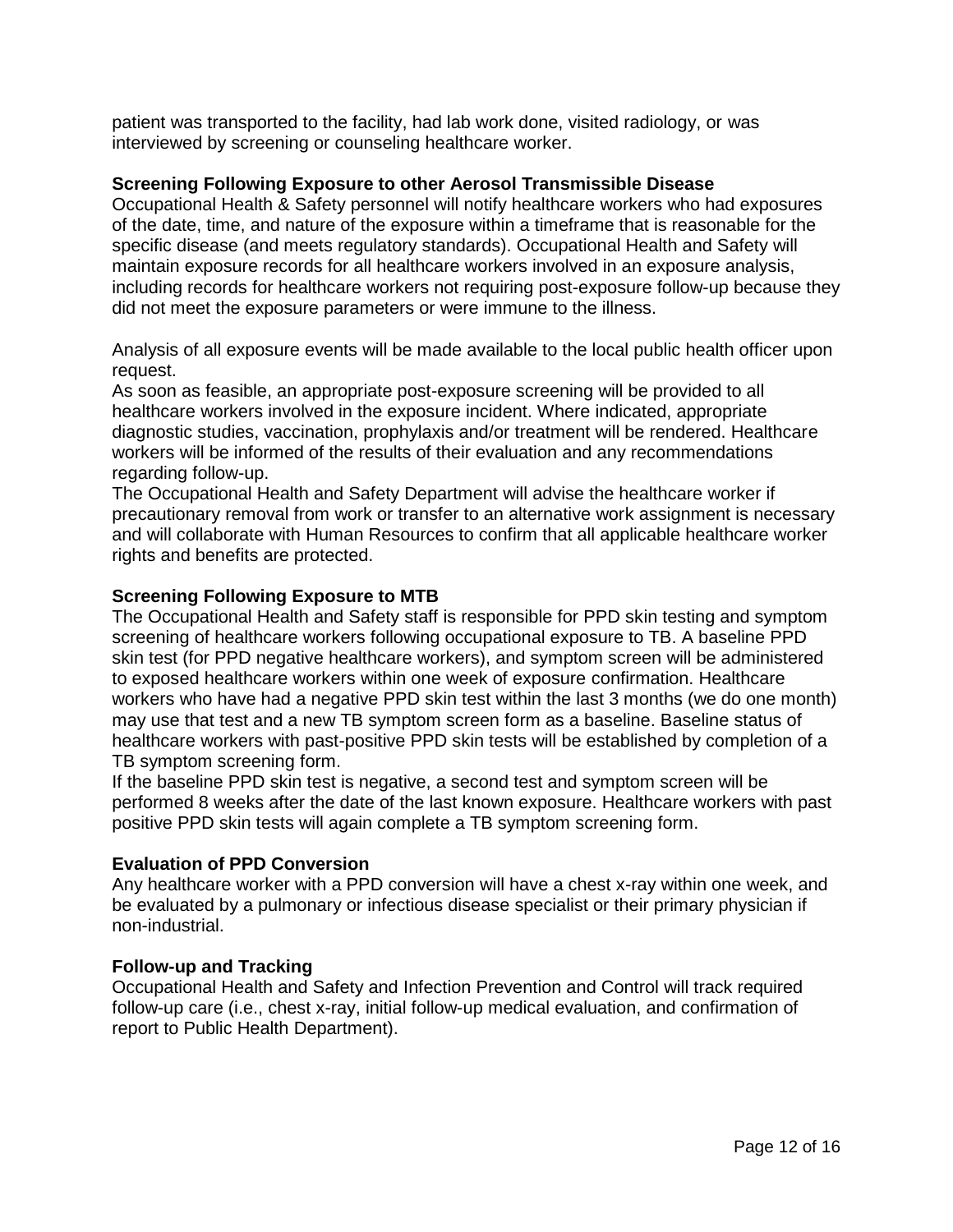If the history, physical examination, or CXR is compatible with active TB, the healthcare worker will be excluded from the workplace until:

- The diagnosis of active TB has been ruled out; **or**
- Active TB is diagnosed and treated, and the individual is determined to be noninfectious as previously defined.

# **HEALTHCARE WORKER ATD EXPOSURE FOLLOW-UP:**

Occupational Health & Safety and/or Infection Prevention & Control – Identifies healthcare workers occupationally exposed to TB by interviewing patient, area supervisor and reviewing chart

Occupational Health & Safety – Interviews identified healthcare workers to confirm exposure

Occupational Health & Safety – Organizes and tracks screening and PPD testing

Occupational Health & Safety – Places and interprets PPD tests. Completes skin test form

Occupational Health & Safety – Evaluates ATD symptom screening forms

Occupational Health & Safety – Refers healthcare worker with PPD conversion or TB

symptoms is referred for further evaluation or other screening required

Occupational Health & Safety – Coordinates medical management and follow-up as needed Occupational Health & Safety – Records occupational TB infections/PPD conversions and active disease on OSHA Log and Completes required paperwork

Occupational Health & Safety and Infection Prevention & Control – Assures that healthcare workers with suspect or known infectious TB do not return to the workplace until noninfectious

Infection Prevention and Control – Notifies Public Health of TB cases and PPD conversions as required or other ATD as directed by Public Health.

# **ADMINISTRATIVE CONTROLS**

Administrative controls include:

- Developing effective ATD control policies and procedures
- Ensuring prompt identification, isolation, evaluation and treatment of persons likely to have ATD
- Implementing effective work practices
- Educating and counseling healthcare workers about ATD
- Screening healthcare workers for TB infection and other ATD

### **ENGINEERING CONTROLS**

Engineering controls can prevent the spread of infection by reducing the concentration of infectious droplet nuclei.

The following engineering controls are in place in this facility:

- This facility uses a single-pass air system (air is not re-circulated, 100% of supply air comes directly from outdoors and all air from these areas is exhausted).
- Negative pressure isolation rooms are available for isolating suspect or known infectious ATD patients.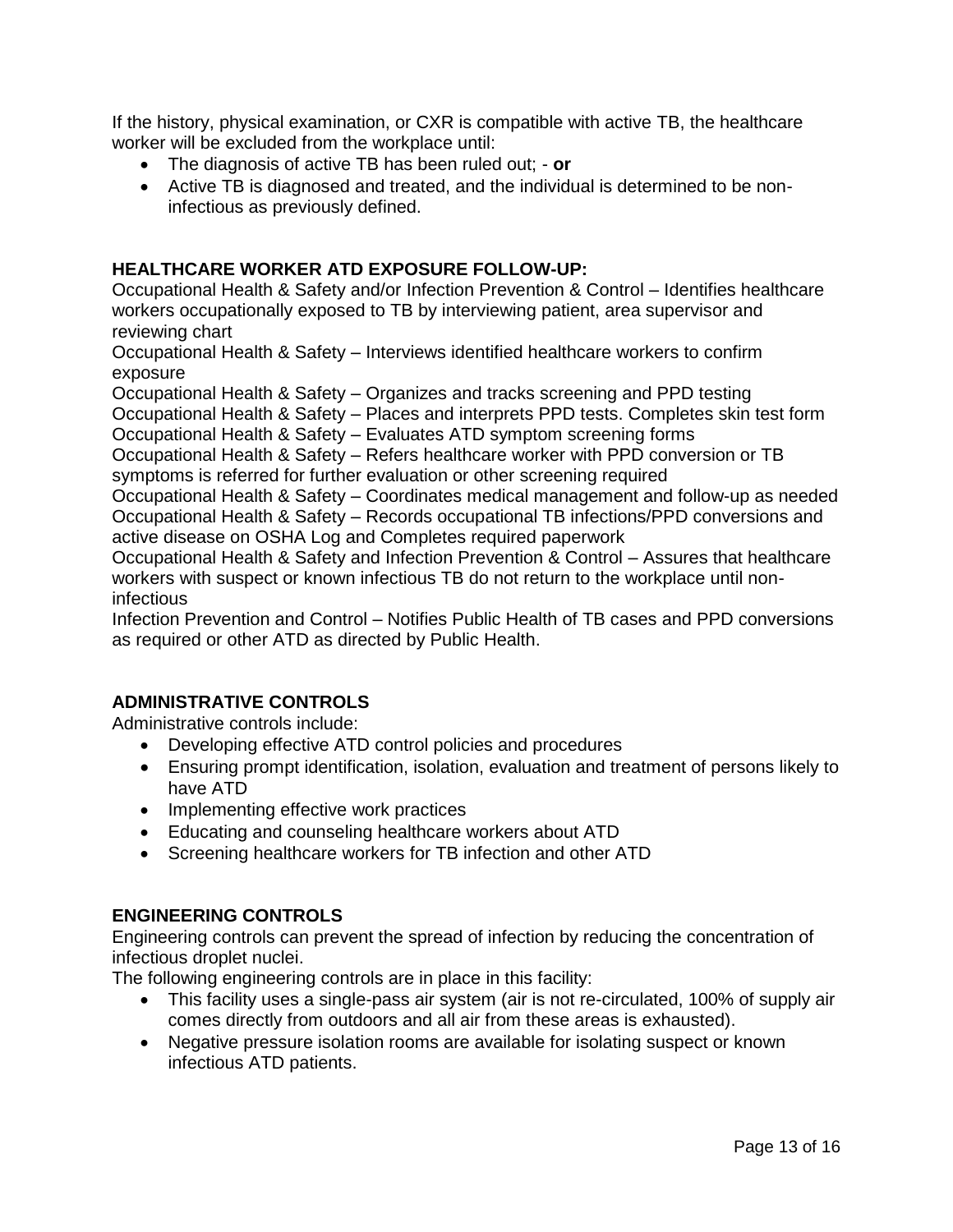# **Maintenance, Monitoring and Communication**

Mechanical equipment is inspected and maintained at least yearly, and as needed.

- Filters are inspected at least quarterly and changed annually or more often if necessary.
- The negative pressure of isolation rooms is checked continuously by alarm when in use.
- Facilities and Infection Prevention and Control work as a team to control ATD. Maintenance issues and monitoring results are promptly communicated.
- Results of air balance reports and negative pressure room checks are copied to Infection Prevention and Control.
- Shut-downs for maintenance of the ventilation system are coordinated with Infection Prevention and Control.
- Records of maintenance and monitoring are maintained for 3 years.
- The RN caring for the patient will perform a visual check and the engineer will conduct the smoke test of the negative pressure daily while the room is occupied by a patient with a suspect or known ATD.

# **VACCINATIONS**

Occupational Health and Safety will offer the following vaccines to susceptible or at risk healthcare workers within 10 working days of initial assignment:

- MMR (Mumps, Measles, & Rubella)
- Tdap
- Varicella Zoster

The Influenza (Seasonal) Vaccination will be offered prior to / during flu season as recommended by the Department of Health.

Vaccination is not indicated for a healthcare worker:

- Who has previously received the recommended vaccination(s) and is not due to receive another dose
- Who is immune in accordance with applicable guidelines
- Where the vaccine is contraindicated for medical reasons

Healthcare workers who decline a vaccination may obtain the vaccination at a later date upon request.

### **CLEANING AND DECONTAMINATING**

Routine cleaning and disinfection of equipment and the environment is sufficient. Rooms that have been occupied by patients with an aerosol transmissible disease should remain empty for one hour before another patient can occupy the room. Healthcare workers entering the room before the hour is over must wear an N95 respirator. No special laundry or dietary considerations are required.

### **RESPIRATORY PROTECTION**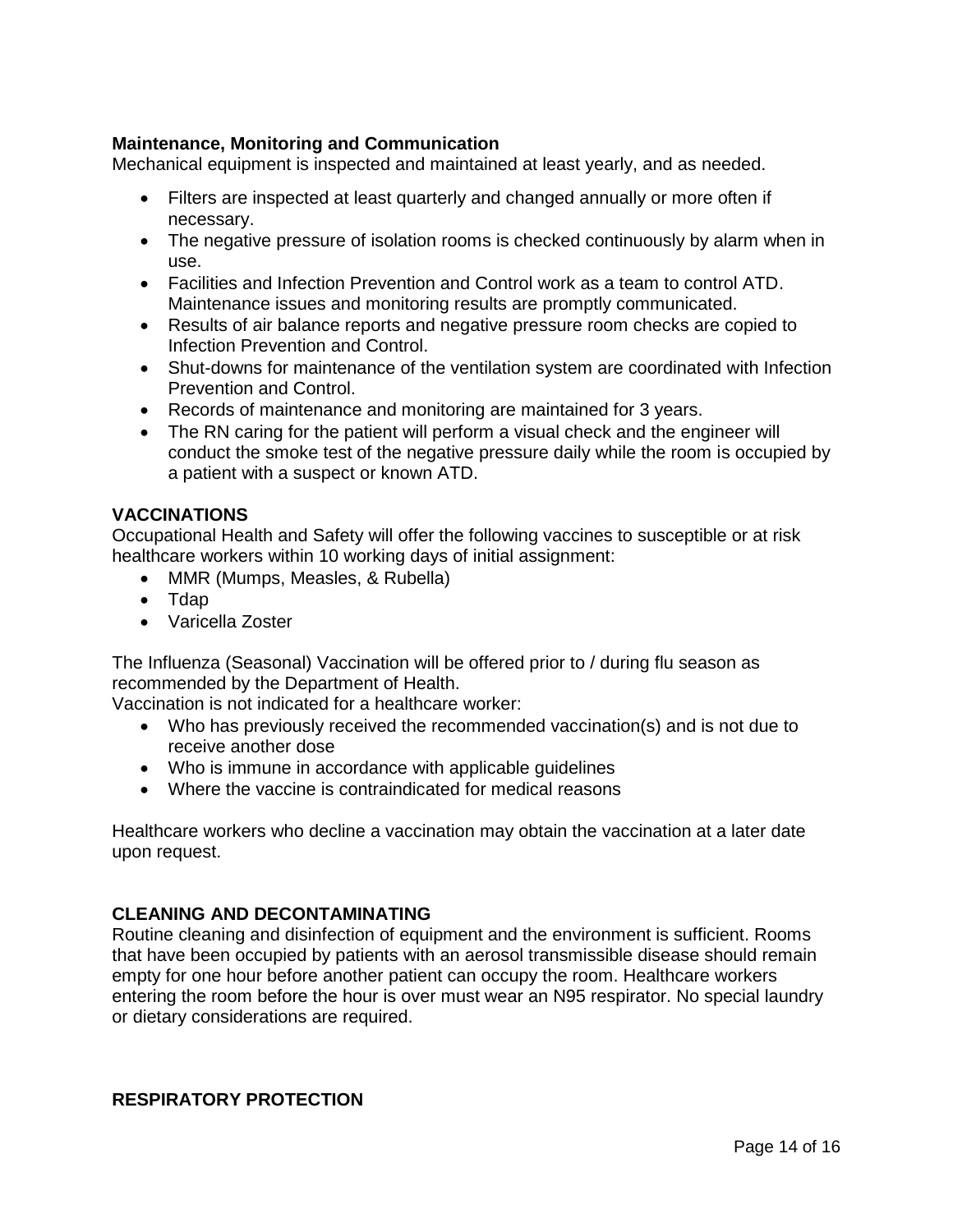Respirators are used by healthcare workers in certain situations where the risk for occupation exposure to an aerosol transmissible disease may be significant. This facility has been designated as a moderate risk setting for *Mycobacterium tuberculosis*  exposure. Healthcare workers provide care to patients with TB or other aerosol transmissible pathogens, and may perform high-risk procedures such as sputum induction. A respiratory protection program has been developed and instituted to enhance healthcare worker safety.

Facility healthcare workers are required to wear a NIOSH-certified N-95 respirator when:

- In the presence of a suspect or confirmed infectious ATD patient who is unable or unwilling to wear a mask
- Entering a room, including an isolation room, which has been occupied by an unmasked suspect or confirmed infectious ATD patient, prior to the time required for 99% of the airborne contaminants to be removed from the room
- Transporting or accompanying a suspect or known infectious ATD patient in an enclosed vehicle, even if that patient is wearing a surgical mask

 $\bullet$ 

A PAPR must be used during high-risk procedures (e.g. sputum induction) unless the patient is enclosed in an effective local exhaust device.

# **RESPIRATORY PROTECTION PROGRAM**

The written Respiratory Protection Program Policy is located in the Occupational Health and Safety Manual, Policy # 86600.1112. This policy includes instructions related to:

- Selecting and issuing respirators
- Healthcare worker training (including which healthcare workers are required to use respirators)
- Conducting fit tests and checks
- Inspecting respirators
- Cleaning, sanitizing, maintaining, and repairing respirators (if reusable respirators are used)
- Maintaining and storing respirators
- Respirator limitations
- Medical surveillance

# **PROGRAM EVALUATION**

The ATD ECP will be reviewed at least yearly by the Exposure Control Sub-Committee*.* The review will include a reassessment of the facility's risk level, including an analysis of any healthcare worker exposures, healthcare worker conversions, or evidence of person-toperson transmission. Factors that may have contributed to exposures or transmission will be reviewed. Interventions to prevent reoccurrence will be implemented. The ECP will be amended to reflect these policy and/or procedure changes.

Any cluster of PPD conversions will prompt an immediate review and assessment of the ATD exposure control program.

Healthcare worker input regarding effectiveness of the ATD ECP will be solicited and reported annually.